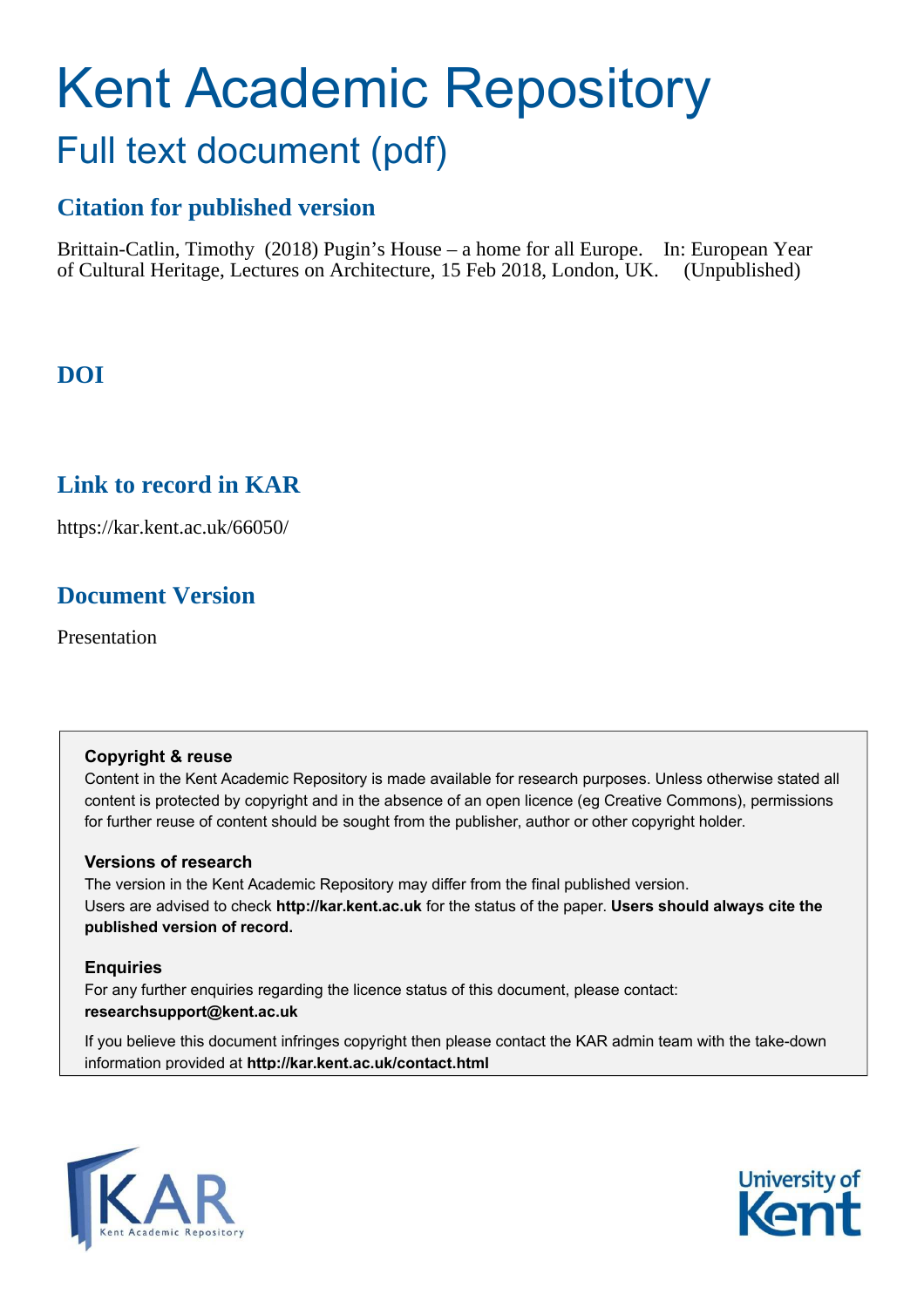## **European Year of Cultural Heritage**

Lectures on Architecture: 5

Pugin's House – a home for all Europe Timothy Brittain-Catlin

15 February 2018

The relationship of British architectural history with Europe when it's at its finest and its most influential is so profound and so exciting at times that it is hard to know when to start. This talk is about the nineteenth century – which culminated in the only period in English architecture when our houses were of worldwide interest – and we can see straight away a number of European themes which all come together in the work of Augustus Welby Northmore Pugin. What I thought I would do this evening is to draw some of those themes together by looking not only at Pugin's best known houses but also at why they look the way they do, and why they went on inspiring architects from other places and other periods.

Pugin is of course in the news again at the moment because of the decision by the Houses of Parliament to relocate and to allow restoration works to take place – if they had allowed the collapse of the complex to continue any longer, they would have been in danger of recreating the circumstances of the fire which, in 1834, was responsible for Barry and Pugin's extraordinary design to have been realised in the first place. It's always worth remembering that as well as everything else that it represents, the Palace of Westminster is an absolutely gigantic building, and as Pugin's admirer C.F.A. Voysey said about it at the end of the nineteenth century, there isn'ta single one of the many hundreds of detail that Pugin designed for it that is out of place. He made something like 10,000 drawings for it himself. It's a staggering achievement, and it's related to one of the main themes that 'd like to present to you: that what Pugin introduced into the design of the house was an absolutely rational, ordered, coherent way of designing, that was born of a pan-European search for positivistic values in more than one way.

Pugin's father Augustus Charles was a French designer who came to London from Paris in 1792 and made a name for himself as a designer of ornamental interiors and architectural work. He worked for example on the Brighton Pavilion. But the lasting impact of the elder Pugin's work lies in the other area of his activity – as a draftsman of unparalleled accuracy. Let me say a word about the milieu in which he was working. From the early nineteenth century onwards, the topographical writer John Britton is publishing a series of illustrated books on the development of British architecture. Other people had been doing something similar, but Britton is different – he wanted to present gothic buildings, especially, in what he called a scientific way, by which he meant that his volumes were going to be accurately researched and written, by reliable antiquarian writers, and the illustrations in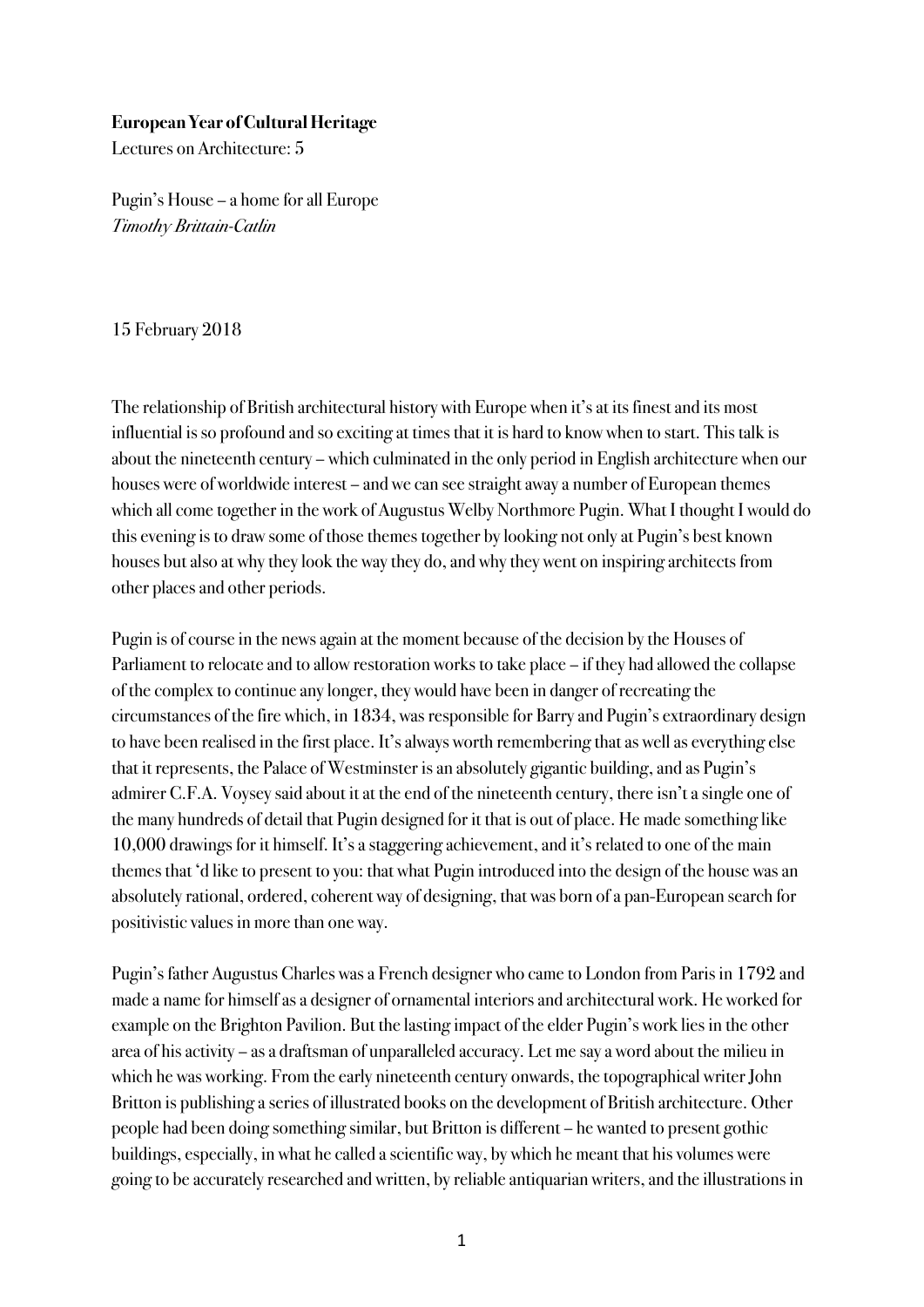particular were going to be accurate too. In fact when he decided that an illustration had been insufficiently accurate, he published a better one. He was going to avoid the eighteenth-century tendency towards fanciful or superstitious stories – he was going to represent the truth. In that way, said Britton, contemporary researchers and architects were going to be able to see how gothic architecture really worked and to build on its development.

Now, it's worth saying straight away that seeing accurate representations of gothic churches and cathedrals was itself a complete novelty. It's very clear from pre-Britton drawings, engravings and paintings that architects either were unable to take in what they were actually seeing without understanding the history and detail of these old buildings or, more likely in fact, that the buildings themselves had been so mutilated in the Reformation or the English Civil War, or neglected and battered about in the eighteenth century, that it was difficult in any case to get an idea of what they had once looked like. Britton needed for his task draughtsmen and engravers of very high quality to be able to record and represent these buildings. It was the elder Pugin who did this. He ran a drawing school in his house in Bloomsbury and he was assisted by his pupils, including his young son. You can see here on the leftan illustration of St Mary Redcliffe in Bristol from one of Britton's many publications – this would have been the first time an architectural readership actually had seen an accurate representation of the church. On the right-hand side, you can see one of Augustus Charles Pugin's contributions – the cover of Britton's book about the Architectural Antiquities of Normandy. Britton by this time was so confident of the quality of British topographic writing that he felt that his contributors could make a better job of recording these monuments than any French historian – especially better than Charles Nodier, whose romantic and inaccurate views were populated by monks and virgins of legend. It's quite possible that the buildings illustrated within the arch were actually made by Pugin's teenage son, because he was part of the trip to survey the buildings and they look rather in his style. Furthermore, Britton employed the Le Keux brothers to engrave the Pugin plates, again because of their sharpness and their accuracy.

There are two specific contributions that the elder Pugin made to topographical publications like this. The first is that he worked out how medieval masons had constructed the geometry of their pointed arches, and published examples within one of Britton's volumes. Regency architects, however gothic they wanted to be or romantic they felt, hadn't grasped the geometry of the structural form, and never really got it right. And then the second contribution he made was that he illustrated buildings as they had looked when built, and as they could appear if they were restored. The Normandy volume has some excellent examples of this – here for example is the Abbaye aux Dames in Caen, where in reality the floor level had risen some way up the columns obscuring the proportions and the details. And here too is Thaon church outside Caen – it's been restored, but at the time, when Pugin drew this, it was badly dilapidated. So this again was completely new, and also very exciting if you were interested in mediaeval architecture.

The British were close behind the French in their interest in what their national characteristics were, and how they were different from the other neighbouring countries. There's a great of activity in this in the period after the French Revolution, in the case of Great Britain because writers and politicians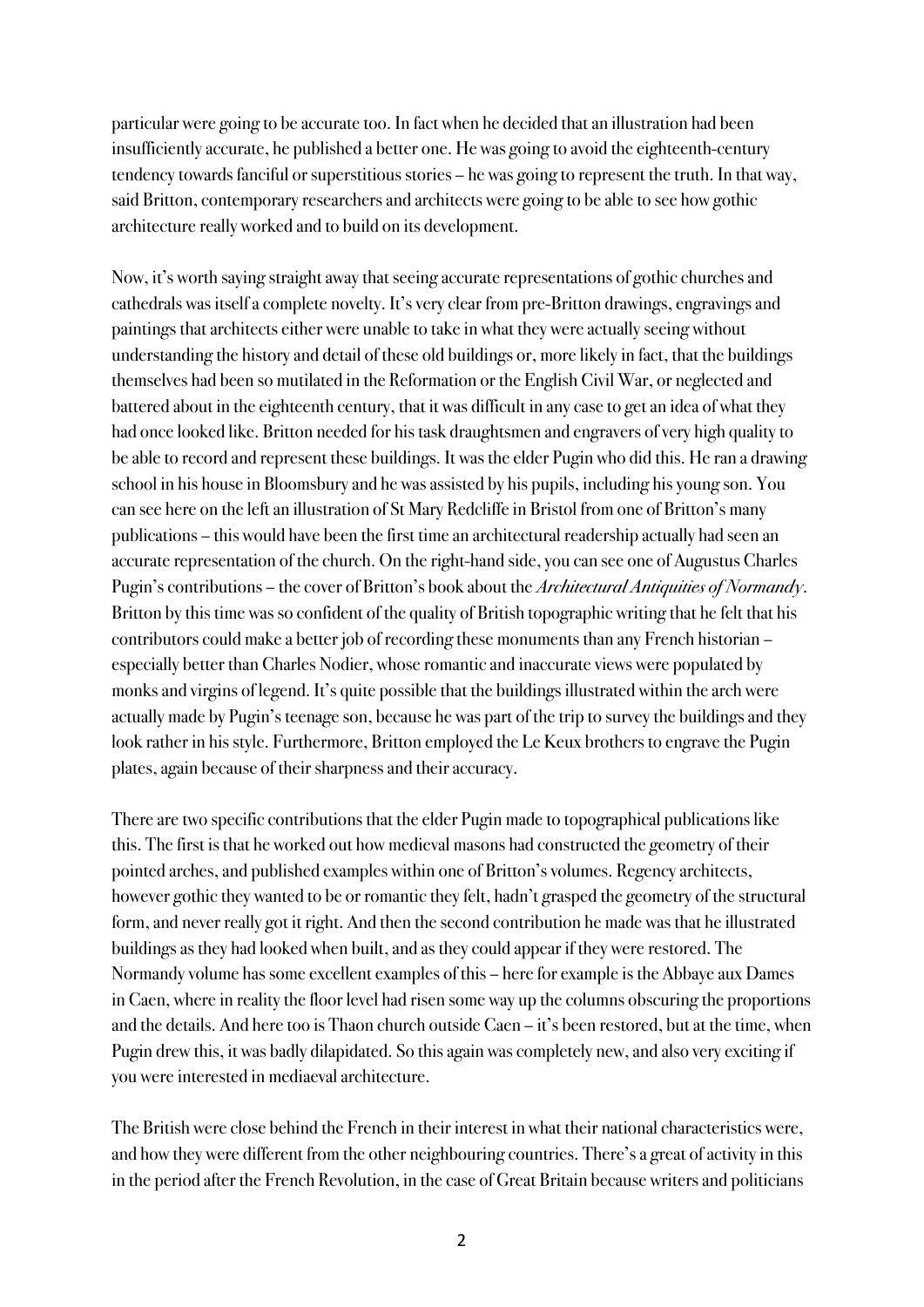of all kinds were anxious to prevent anything of the sort happening over here, for some 50 years afterwards at least. So you can look at John Britton's work as providing core information which, whilst aimed at architects, was of great benefit to historians and scientists of all kinds. But there's an aspect in the background of all this which I think is much more important, and that is the growth of the positivist frame of mind across Europe at the time, even before the term was coined by August Comte in Paris in the 1840s.

I have put up this image of phrenological head to illustrate this. In the early decades of the nineteenth century, phrenology sold more books in Europe than any other subject, including for example the popular novels of Walter Scott in Britain. What phrenology tried to do was to rationalise how people saw the world – not as a mass of vague qualities, but as definable attributes. People were not simply mad, or bad, or sad, but made up from different degrees of specific characteristics – envy, foresight, refinement, and so on. However much the science of it was nonsense, this basic idea was enormously attractive to people because it sounded scientific, and as we know, the same period saw a tremendous expanse of dictionaries, encyclopaedias, and so on which defined terms and territories, so that for example the Natural Sciences became, specifically, physics, biology, geology, botany, chemistry and so on, all with their own terms. The prolific Britton was proudest of all of his *Dictionary of* Architecture for example, because he knew that without these definitions, it was impossible to develop historical knowledge. So you can see that behind Britton's publications and Augustus Charles' drawings, there is a kind of common pattern applicable to many fields of activity.

And especially applicable to architecture. This is where I want to bring in at last the younger Pugin's own house, and the houses he built afterwards. Let's move forward to the early 1840s, when the 30 year old architect is working at extraordinary rate, in fact about to take on the massive task of assisting Charles Barry with the Palace of Westminster. He has already published three major books as well as much else. His first book, *Contrasts*, made an impact among all the influential people he so wisely sent it to, and his second book, The True Principles of Pointed or Christian Architecture, makes an impact on architects because Pugin, an architect himself of course, knows that architects will only read the first page of a book, and then they will just look at the pictures. So all the memorable texts of that book are on page 1: 'There should be no features about a building which are not necessary for convenience, construction and propriety'; 'that all ornament should consist of the essential enrichment of the construction', and so on. But at this point he has had only limited opportunity to apply these rules to buildings like medium-sized houses that don't have any realistic ancient precedents to act as models.

When Pugin came to design his own house, St Augustine's Grange, as he called it, in Ramsgate in Thanet in East Kent, domestic architecture in Britain was very limited in scope. The houses were pretty, but plans had become paralysed, and this was a problem for the kind of lifestyle that the early Victorians expected – especially, for example, in respect of the sophisticated kitchens that they now needed. This parsonage house, at Walkeringham in Nottinghamshire, by an architect-engineer called James Trubshaw, was designed in the late 1820s and is absolutely typical. In these houses one went in through the main door, into a corridor type of hall, and the main rooms were arranged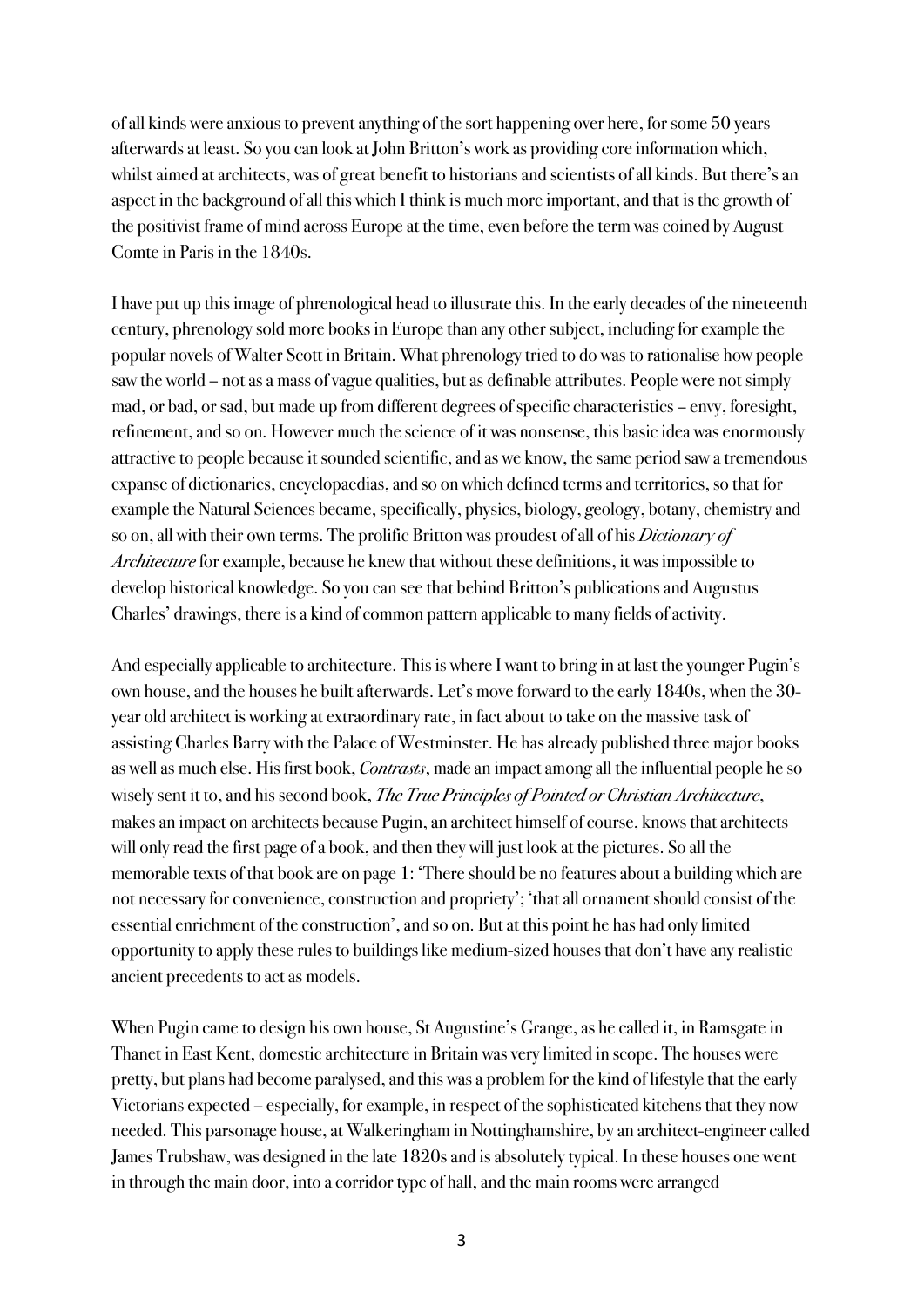symmetrically on either side. In this image I have placed side by side the Walkeringham plan on the left, and then the two other house plans that had emerged by the time that Pugin came along. Walkeringham has that almost symmetrical plan, and what you can see straight away is that all the kitchen accommodation is not only at the back, but also that it doesn't form any part of the architectural composition of the house as a whole. In fact when Trubshaw drew the front elevation he simply missed it out, and here on the plan you can see that it is obscured by some shrubs. One further problem with these plans was that visitors entering the house could see people in the private area on the first floor, and that led to the tweak you can see here in the middle – the stairs are tucked into the side. The third plan isalot more adventurous, although still fairly rigid: in this one, the main rooms are arranged in a row facing the garden and are reached by a corridor extending from the front door at one end. This kind of plan was suitable for those who wanted a big classical house, as unlike the other models, you could put the central bay in the middle of the house. But that was it.

Now look at the plan of Pugin's Grange, which I've put here next to the Walkeringham one. Everything about it is completely different. First of all, that kitchen problem. One of the many striking features of the Grange is that you approach the house by going past the back of the kitchen – that would have been completely incomprehensible to the Georgian architect. The second thing that you notice is that the rooms are different from one another. In fact the ground-floor rooms at the Grange have different types of window from one another as well. They face different directions, so that the Library – Pugin's workroom – and the dining room face south-east, to reduce overheating by the evening, the drawing room south-west, and the kitchen faces north east, and north for the pantry and larder at the end of the range. The result of all of this is that you end up with a different sort of hall. This isn't big enough to use as a room – it isn't a kind of modern version of a mediaeval great hall – instead it's a kind of hub around which everything happens. Pugin planned buildings, especially in fact institutional ones, so that people had to walk further than was strictly necessary to reach the rooms and I think what he was doing here was taking the new scientific attitude to the elements of life a stage further. He was emphasising the distinctions between different types of room in definite ways. Sir George Gilbert Scott once addressed the question of whether the architect, in giving function such a high priority, was in danger of losing control of the overall composition and coherence of the house. His reply was that we should remember that Pugin was an artist – he did have a natural sense of composition. In this hallway you can see that balustrade echoes the layout of the house as a whole, the elements revolving around a square central hub. Here's the outside of the house and you can see that the elements hold together beautifully. Just as in the Houses of Parliament, where the degree of coherence so astounded Voysey, Pugin was able to carry through the overall ideas of even a small house to the smallest detail. This for example is a detail of a bargeboard at the front of the house, taken before the restoration of 2006. Pugin hated details where pieces of timber were held together with glue, because you couldn't see what the different functions of the elements were. So this mortice and tenon joint was designed so that any idiot, as it were, could see precisely what was doing what here.

This approach is what we now call realism. Architectural realism means that every part of the building, large or small, expresses its construction and its purpose. It's the characteristically British,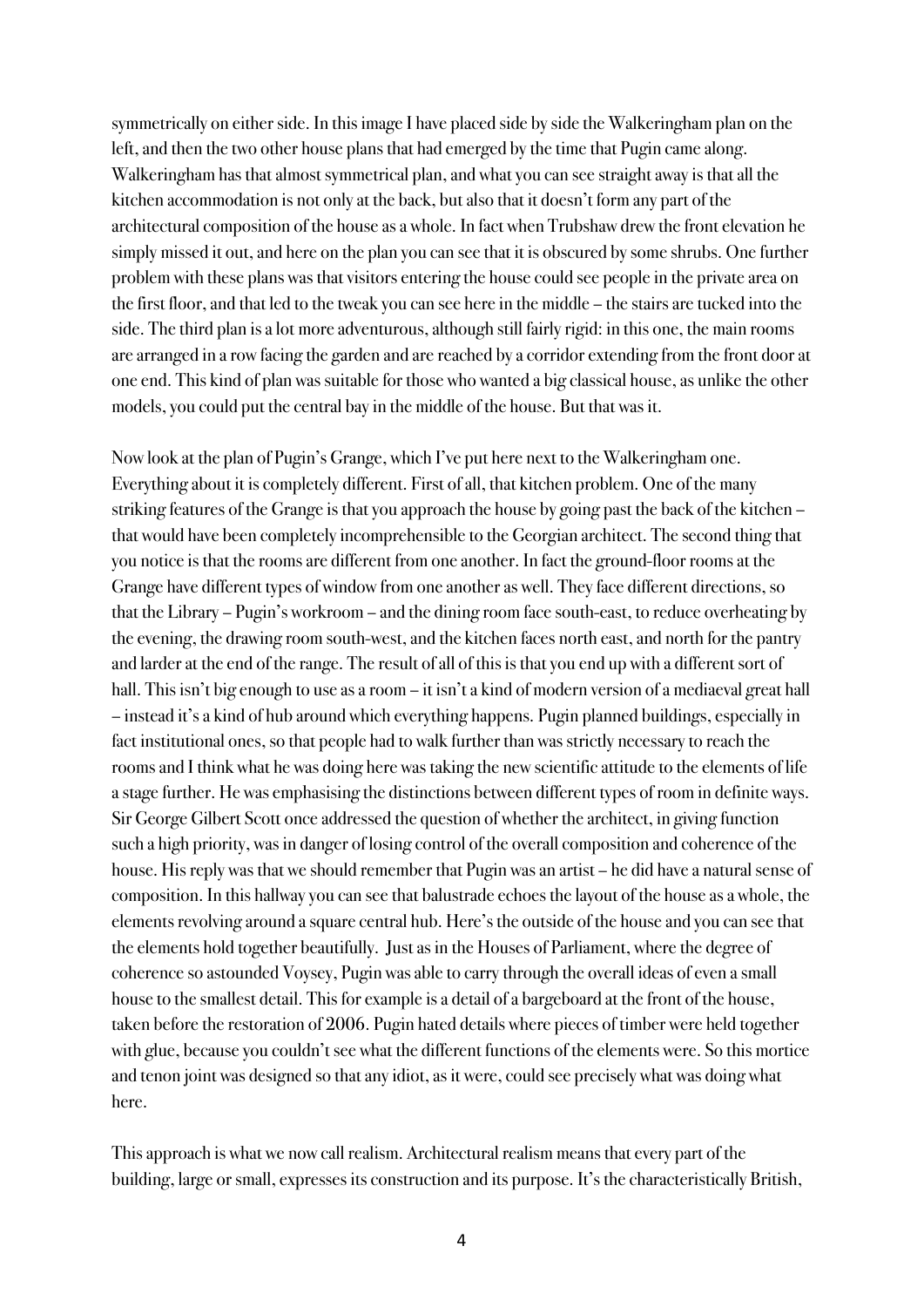non-theoretical and non-intellectualising answer to French functionalism, but it is to some extent answering the same architectural requirements. Often realism means exaggerating the design – so that that our old friend of ours, any idiot, any architectural critic or historian, can get it. At Rampisham, near Dorchester in Dorset, Pugin built another of the six houses he designed following the Grange-type plan, but here he solved it to a greater degree of sophistication. Some of this is clear when looking at the house from any direction – the steep slope of the roof and the deep projection of the eaves are exaggerating what needs to be done to keep the rain away from the house, perhaps the primary function of any house in rainy England and something that flat-roofed Georgian houses often had problems with. If you go round the side to the front, and here's a view taken by Graham Booth who restored it beautifully a few years back, you can see not only that the details hold together, but also the entire form of the house makes itself clear to you. Each of the separate rooms rises to its own gables, its own chimneys. You can see precisely how the whole thing holds together, and that doesn't stop it from being attractive or from making an impact on architects everywhere.

The early Pugin historian Phoebe Stanton spent much of her time looking for signs that the radical slogans of Pugin's *True Principles* were going to produce an entirely radical new architecture, and she was often disappointed. She thought, for example, with some disappointment I suspect, that the Rampisham house looked like 'the work of a local mason builder of the fifteenth or sixteenth centuries'. But it does no such thing – it's absolutely a product of its time. Here's the front of another of Pugin's mid-late 1840s houses – Oswaldcroft on the outskirts of Liverpool. There's the window of the ground-floor water closet, in full view of the front door – as indeed it is at Rampisham – and there is the service stair. It's an astonishingly brutal, shall we say functionalist elevation. No wonder architects were excited, and some of the easieraspects of Pugin's houses, such as the hub-like hall, spread very quickly around England. Pugin himself wrote just as the Grange was about to go up that 'the smaller detached houses which the present state of society has generated, should possess a peculiar character', by which he meant their own distinct character. In 1840 you could be pretty sure what a new house was going to look like. By 1850 you had no idea.

Britain's most obvious contribution to early nineteenth-century Europe must surely have been the processes of industrialisation that completely changed cities and industrial towns everywhere. Obvious too is the fact that British industrial structures and especially railway stations and bridges were studied with enormous interest by European designers. But it's important too to notice how technically proficient the post-Pugin house was. As you will have guessed from what you have seen, Pugin himself had no problem with modern technological improvements. The Christian architect should 'gladly avail himself' of them, he wrote. Many very productive architects who fell under his spell were happy to do so. Here for example is a plan by the prolific country house architect William Burn, who often borrowed planning ideas from Pugin's houses. You can see that to lay out a very big house like this, with all the service rooms in exactly the right place as much as the major ones, which Burn was unusually good at, requires a spectacular ability to think like a realistand as a positivist, through and through, and also to share, to some extent Pugin's sense of composition that Scott referred to. A different type of example but an equally British one from the same period is this, the chateau at Ferrières-en-Brie to the east of Paris, by Joseph Paxton for James de Rothschild. For all the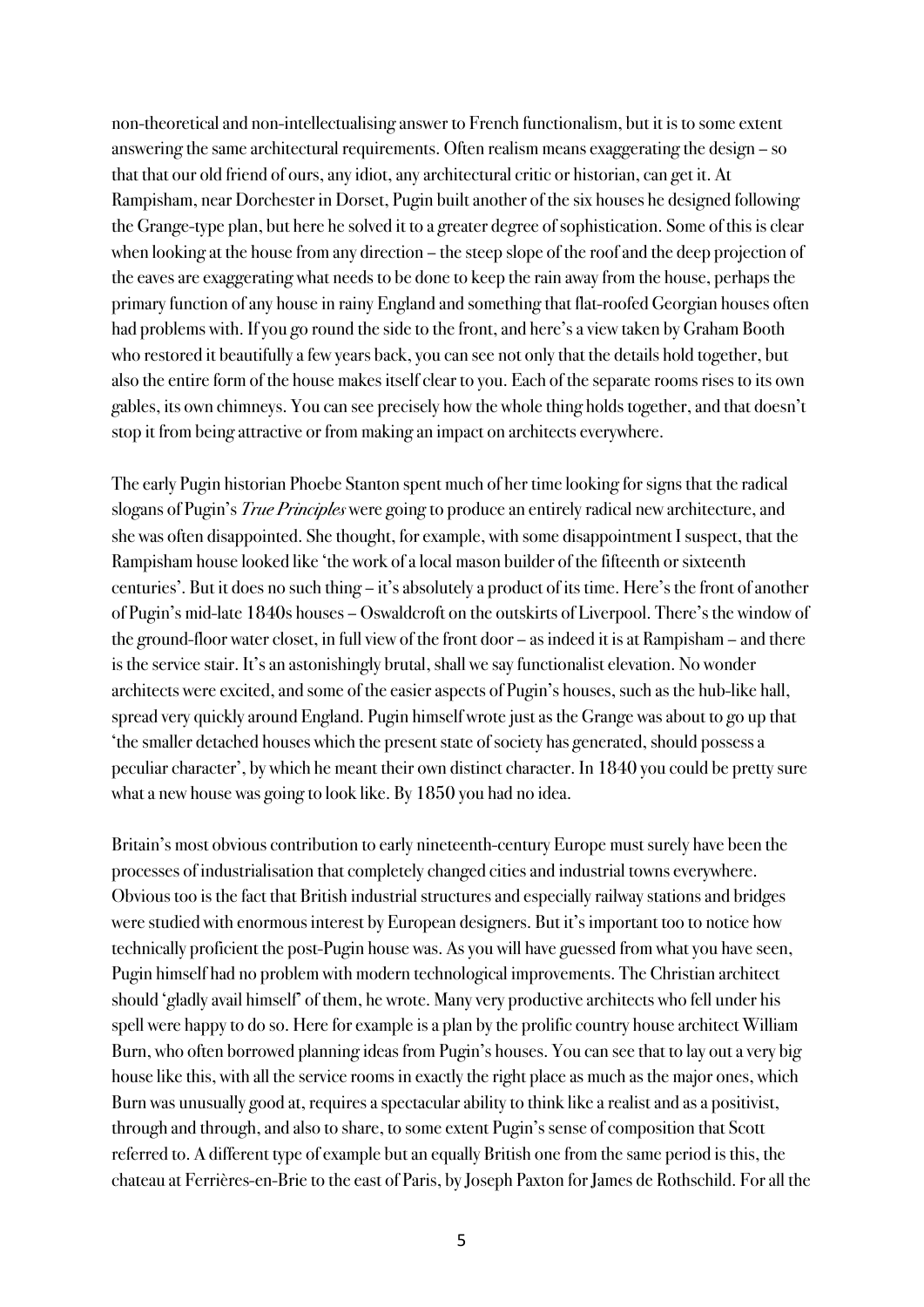ornamentation within, this building is as much a technological masterpiece as anything else, with much use of iron and glass, and installations for ventilation and heating. The ceiling of the grand central saloon was studded with 11,000 gas lights, twelve metres above the floor, and according to Frederic Bedoire's study of it, there was an underground railway that connected the house to the kitchens 100 metres away to the west.

So I would say that it is perfectly possible to see Pugin, for all the romance attached to his name, as being in the forefront of the same movement that forced architects to think rationally and clearly about layout and construction. But in fact his message began to develop a related but to many purposes completely different set of meanings once it was readopted by a new generation of architects – ones born mostly in the two decadesafter his premature death in 1852.

The story of what happened to Pugin's own reputation, among architects as well as the public at large, is a very strange one, really quite unlike that of other architects of world stature here. In the 1850s there seems to have been a concerted attempt to avoid mentioning him in particularamong those architects of the Church of England who were not, as Scott and William Butterfield had been, personal friendsand admirers. But what is certain is that the generation who grew to maturity towards the end of the nineteenth century included many architects who admired him to the exclusion of all others. Whenever I have researched the architects of the arts-and-crafts period, the only period in the entirety of British architectural history to have had a Europe-wide impact until high-tech, I found the same message again and again: Pugin was the only architect ever mentioned admiringly by name. One of the older ones, John Dando Sedding, born in 1838, famously wrote towards the end of his life that 'We should have had no Morris, no Street, no Burges, no Shaw, no Webb, no Bodley, no Rossetti, no Burne-Jones, no Crane, but for Pugin'. I know from my own experience as a design teacher in an architecture school that young architects cannot always say what it is that they admire about their contemporary heroes – it seems to be something of a sense that a certain designer is on to something that enriches the profession without being able to define it exactly. In Pugin's case it must be true to say that he enormously extended the role and significance of the architect as a person whose attitudes and whose control of every part of a building changed the profession out of all recognition from what it had been at its nadir in the late eighteenth century. But it is worth pursuing what it was that Pugin had, and Pugin gave them, because whatever it was, it forms the heart of one of the most influential European texts on houses – Hermann Muthesius's Das englische Haus, published in Germany in the opening years of the twentieth century.

Muthesius, attaché at the Imperial German embassy on London from 1896-1903, described Pugin in one of his other works as the first of the 'bright stars' that shine in the 'firmament of nineteenthcentury English architectural history', along with the goths Scott, George Edmund Streetand John Loughborough Pearson. In the section on interior design in the third volume of Das englische Haus, he wrote that 'one can have no doubt that Pugin's work stands supreme. Not only did he create the whole repertoire in which the next generations of Gothicists worked, but also put into it the best of anything that was ever done'. In doing this, Muthesius placed Pugin's name before a very wide and, it turned out, influentialaudience of German and Austrian readers. But Pugin's influence was not only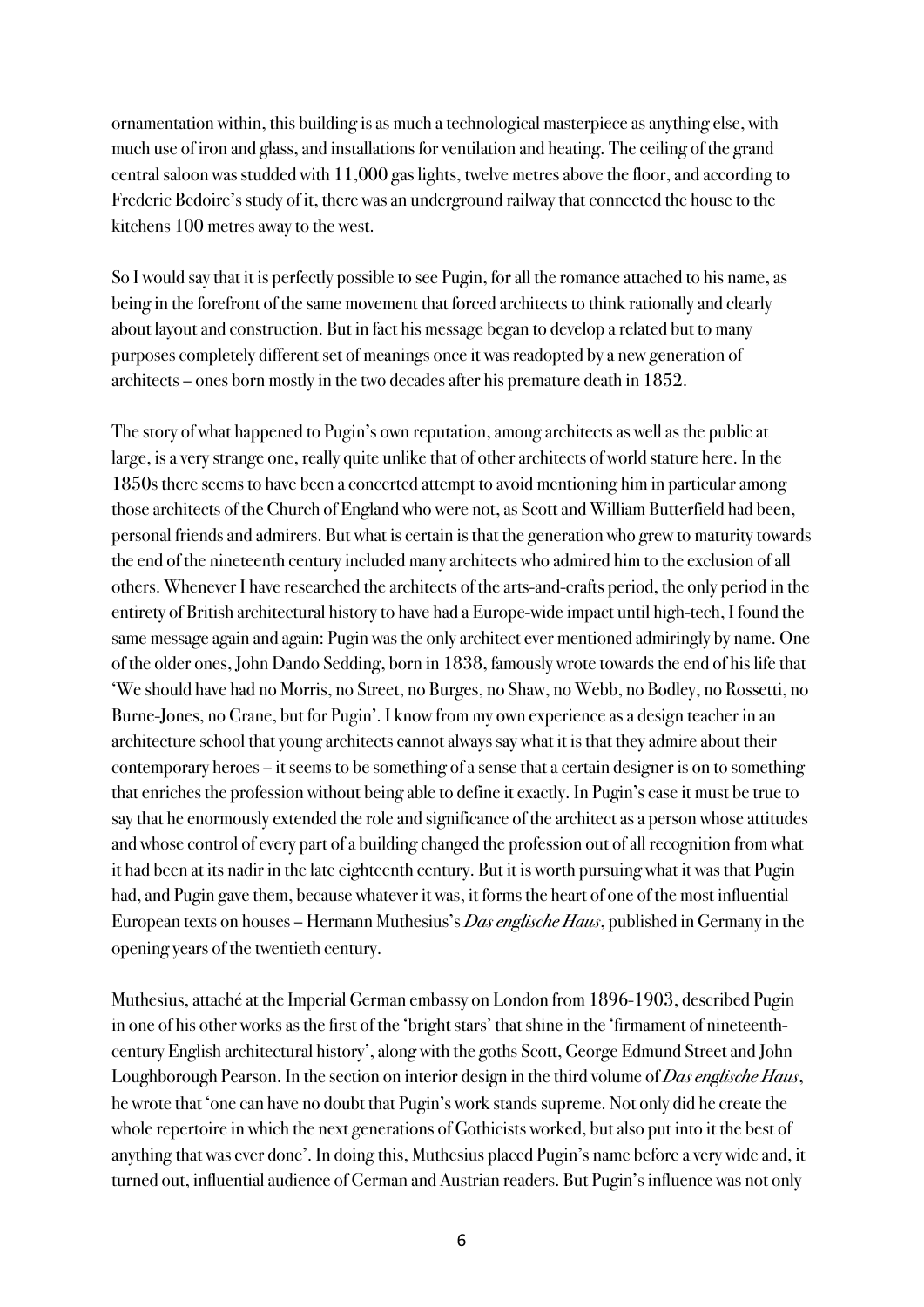there as a designer. Across the three volumes of his book, Muthesius was writing with the specific aim of providing a 'scientific' analysis for a German professional audience to follow, to see what they could learn from British practice in order to get Germany out of a rut of what he saw as tasteless, imitative, repetitive design. The way in which he presented the history of the development and current form of the English house was intended, as with his other writing, to say to his audience, if the English can do this, just think what superior work we Germans can achieve; and actually he was helpfully astute about the problems of contemporary British work, its stifling perfection and its expense. Like Britton in his day, Muthesius wanted his analysis to have a comprehensive quality, so he started his historical section in the year AD 450. The three volumes of the book include a description of the interior fittings and furniture of English houses, including the drainage and the English water closet that fifty years earlier had evidently amused or intrigued the novelist Balzac as well, but the centrepiece of the set is his presentation of recent middle and upper-middle class houses designed by British arts-and crafts architects – that is, by the circle of designers who admired Pugin above all others.

Muthesius' contemporary hero was Norman Shaw, whose architecture makes frequent appearances in the book; it is possible that stylistically, Shaw's Tudor or Old English as the most immediately appealing, aesthetically, to his German readership. But the other leading contemporary to attract his extensive approval was Charles Francis Annersley Voysey – and Voysey is part of the Pugin story.

Muthesius illustrated across several pages in the first volume of his book Voysey's house Broadleys, on Windermere in the Lake District – in fact, it is often Muthesius' plans that one sees in books on Voysey. Muthesius himself thought that Voysey was 'particularly influential' among the architects of his generation that he described, and that he was the 'most active and best-known'. He said of Voysey that 'his means of expression are of the simplest so that there is always an air of primitivism about his houses', and he also praised the fact that Voysey, like Pugin, designed the whole contents of a house asa coherent, organised set. At the moment I am trying to put together a new history of the new domestic architecture of the first decade of the twentieth century, and by and large emphasise the less known among the architects of the period, but what I have discovered is that Voysey is absolutely unavoidable however one tells the story of the period.

There are two main reasons for this, and they are related. The first is that Voysey was Pugin's greatest admirer of the whole of that generation, as far as we know. The second is that his first job on completing his apprenticeship at the end of the 1870s was as assistant to George Devey, an architect whose practice commenced during the final years of Pugin's life. The young Voysey copied quite a bit from Devey's design vocabulary, especially his Jacobean gables and decorative brickwork. But Devey's most important contribution was that he seems to have been the first architect to work with old vernacular buildings and to restore and enlarge them using their original building technology. Of course architects of all periods had always extended or remodelled cottages, but they hadn't done was to make the new work indistinguishable from the old. He did it first here, at Leicester Square in Penshurst in Kent. Muthesius wrote in his book that vernaculararchitecture was the 'starting-point for modern domestic building' – he added that the 'escape' from the bad architecture of the early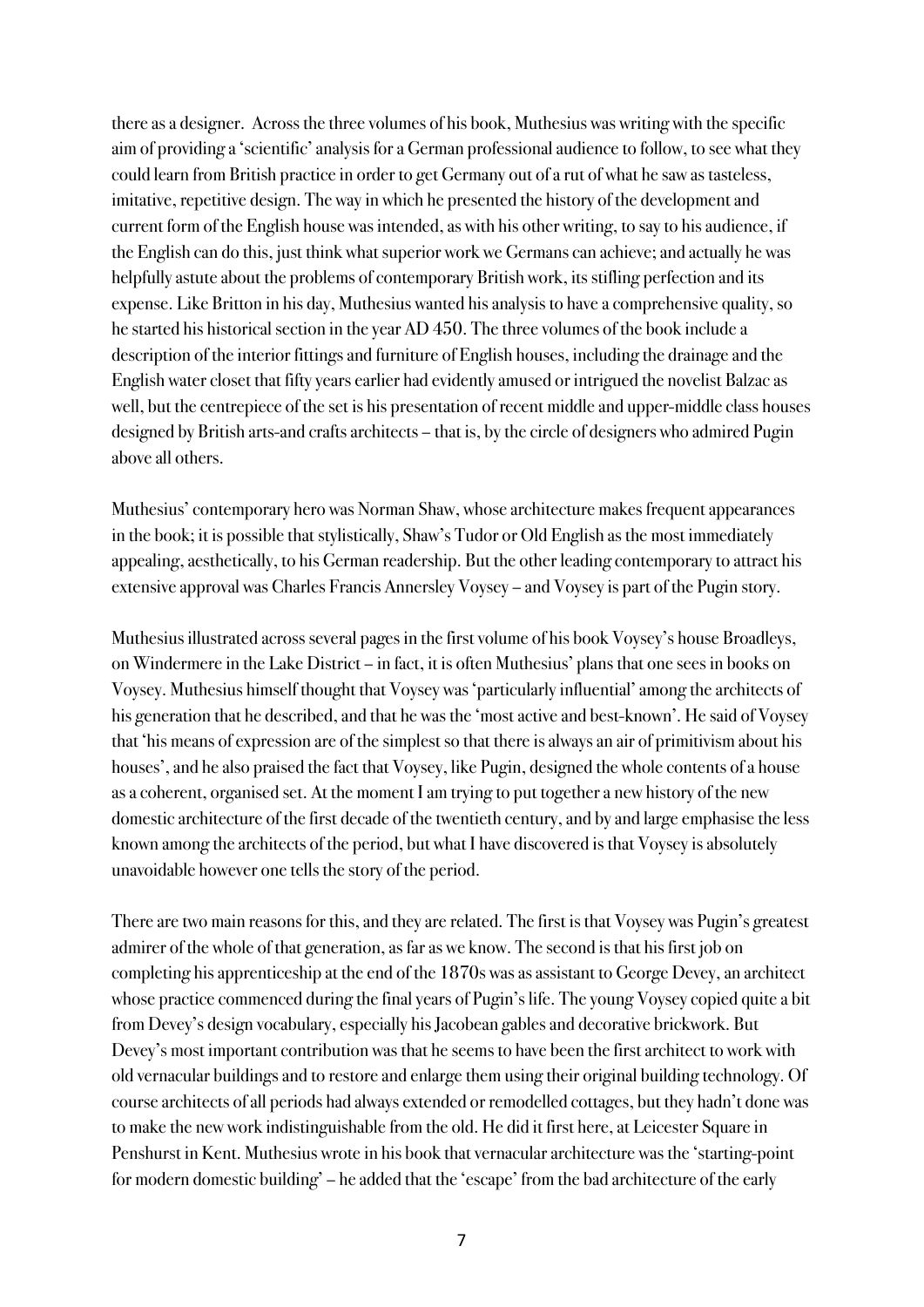nineteenth century 'consisted in the architects recovering the traditions of the old master-mason, abandoning any suggestion of fine architecture and beginning to build simply and rationally like the old guild-masons'. He saw in Voysey's primitivism this direct appeal to ancient building traditions – as indeed did Voysey himself. It often seems odd that Voysey liked to refer to his assertively bright, white houses as being calm and restful things, when at first sight they so obviously were no such thing, but what I think he was getting at was a sense of returning to the natural character of simple construction, and this seems to have been what interested Muthesius in him.

A further architect whom Muthesius was interested in was W.R. Lethaby, who provides a further but a more indirect example of how Pugin's influence reached an international twentieth-century audience. Muthesius said that he was 'one of the architects who today uphold and continue the best traditions of English house-building', and he also thought that his work was 'Modern in the best sense in thought and sensibility'. He was describing Lethaby's house at Avon Tyrrell in Hampshire, but there is an excellent book by Trevor Garnham from about 25 years ago that explains how Lethaby's Melsetter House, on the island of Orkney, is a wonderful demonstration of some of the principles in British design that Muthesius was trying to encourage among his German-speaking readership. That's especially true of the subtle layout of the ground floor. Pugin, as you will remember, took a great deal of interest in differentiating between the character of different rooms, and how to move from one to another. He had already understood the importance of the correct sequence, partly from the point of view of the family's way of life, but also I think as an architectural experience. At Melsetter Lethaby took up this theme in a powerful way. The plan has some similarities to Pugin's Grange – the stairs act as hub and the rooms lead off at different angles from it. But what Lethaby did and Pugin didn't was to go beyond style and try to address some basic truth about the varying activities and traditions of the rooms through the use of simple materials and symbols. Although Muthesius thought that an open staircase in a hall gave private buildings a public air, he did see a future for this kind of space as an informal sitting room, and he also enjoyed the spectacle of the guests and household descending theatrically from their bedrooms for dinner. Lethaby's arrangement at Melsetter conjured up a rich spectacle, and it drew those passing through it past a grand fireplace with heraldic symbols and a kind of iconography of the seas. In other words, Lethaby was developing further those aspects of domestic architecture that originated in Pugin's house, and which Muthesius was anxious to convey in Europe. And he added other aspects of his own – for example, he connected the drawing room, which Muthesius saw as the women's preserve, with the rose garden beyond, and he brought the garden into the room at the same time, through the floral designs of the ornamental plaster and the use of Morris fabrics.

Lethaby's use of symbolic architecture – these are gables like waves, decorated with rope-like forms to represent ships and boats – sound as if they are a long way away from Pugin's realism. It looks as if Lethaby was trying to give a rational form to many things that were not themselves rational at all, perhaps by definition irrational. But Pugin too could be sentimental and irrational. The most important source of ideas for him was his father's copies of those romantic and unhistorical Nodier volumes on ancient Norman architecture – he went on copying the proportions of the buildings in Nodier's illustrations even though he knew them to be inaccurate because he had measured them